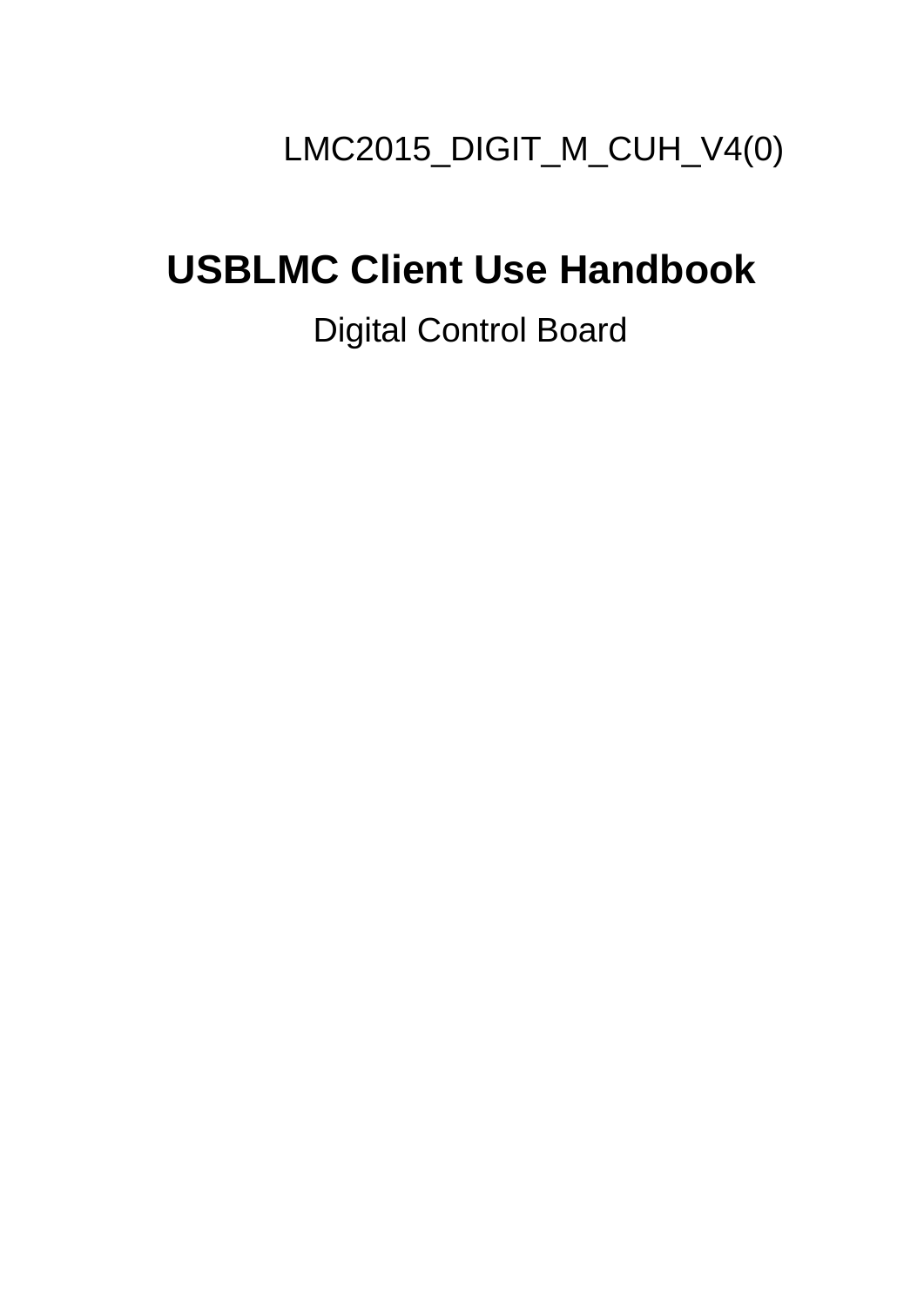#### Version recorder

| versio | Date     | Comment                     |  |
|--------|----------|-----------------------------|--|
| n      |          |                             |  |
| V4     | 2015-08- | LMCV4-DIGIT-M Control Board |  |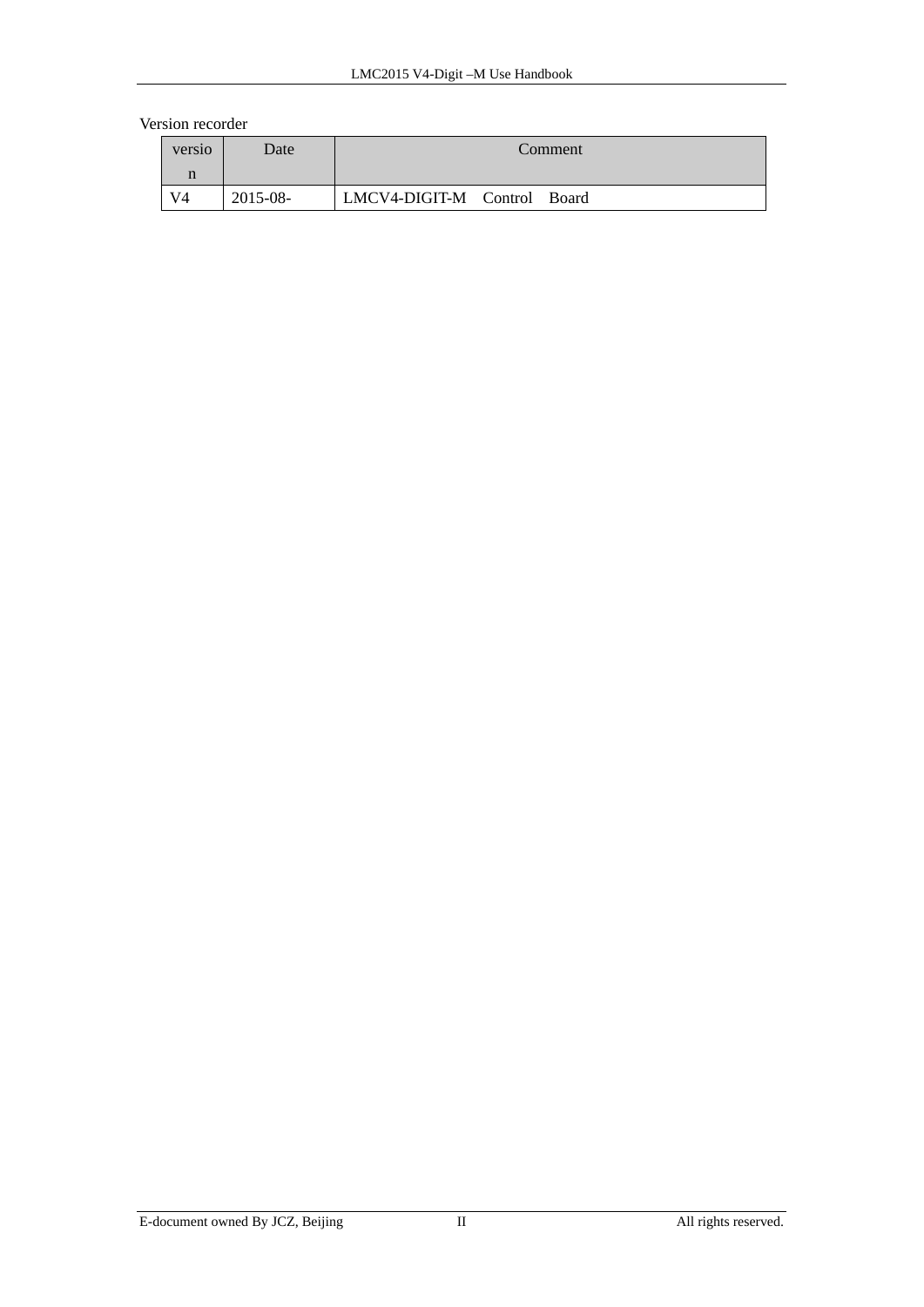### Content

| Safety instruction |  |  |
|--------------------|--|--|
|                    |  |  |
|                    |  |  |
|                    |  |  |
|                    |  |  |
|                    |  |  |
|                    |  |  |
|                    |  |  |
|                    |  |  |
|                    |  |  |
|                    |  |  |
|                    |  |  |
|                    |  |  |
| $\mathcal{E}$      |  |  |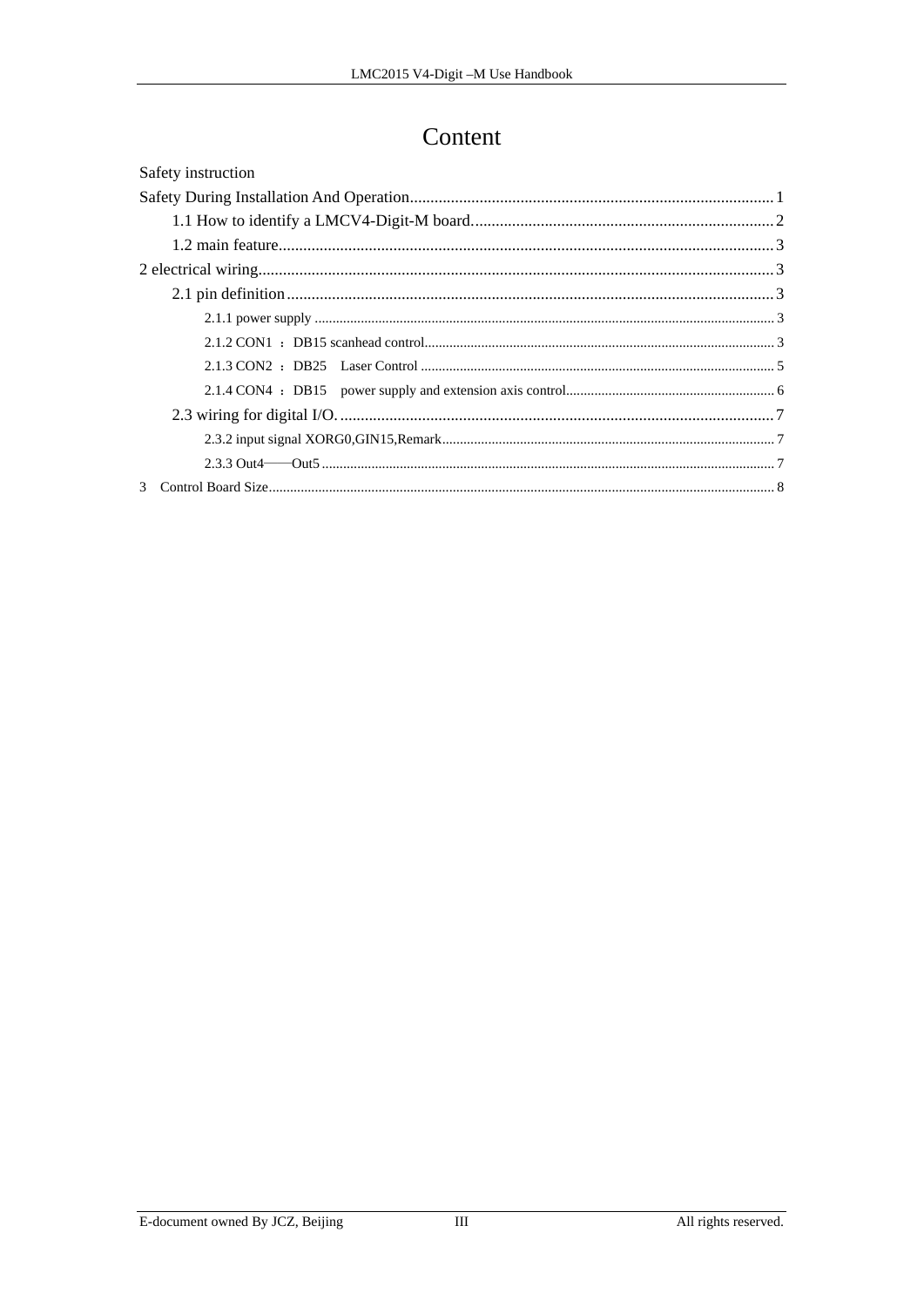## <span id="page-3-0"></span>**Safety During Installation And Operation**

Please read these operating instruction completely before you proceed with installing and operating this product. If there are any questions regarding the contents of this manual, please contact BJJCZ.

- 1. Steps For Safe Operation
	- Carefully check your application program before running it. Programming errors can cause a break down of the system. In this case neither the laser nor the scan head can be controlled.
	- Protect the board from humidity, dust, corrosive vapors and mechanical stress.
	- For storage and operation, avoid electromagnetic fields and static electricity. These can damage the electronics on the product. For storage, always use the antistatic bag.
	- The allowed operating temperature range is 25°C  $\pm$  10°C.
	- The storage temperature should be between  $-20^{\circ}\text{C}$  and  $+60^{\circ}\text{C}$ .
- 2. Laser Safety
	- This product is intended for controlling a laser scan system. Therefore all relevant laser safety directives must be known and applied before installation and operation. The customer is solely responsible for ensuring the laser safety of the entire system.
	- All applicable laser safety directives must be adhered to. Safety regulation may differ from country to country. It is the responsibility of the customer to comply with all local regulations.
	- Please observe all laser safety instructions as described in you scan head or scan module manual, and this manual.
	- Always turn on the power of this product and the power supply for the scan head **first before turning on the laser. Otherwise there is the danger of uncontrolled deflection of the laser beam.**

**We recommend the use of a shutter to prevent uncontrolled emission of laser radiation.**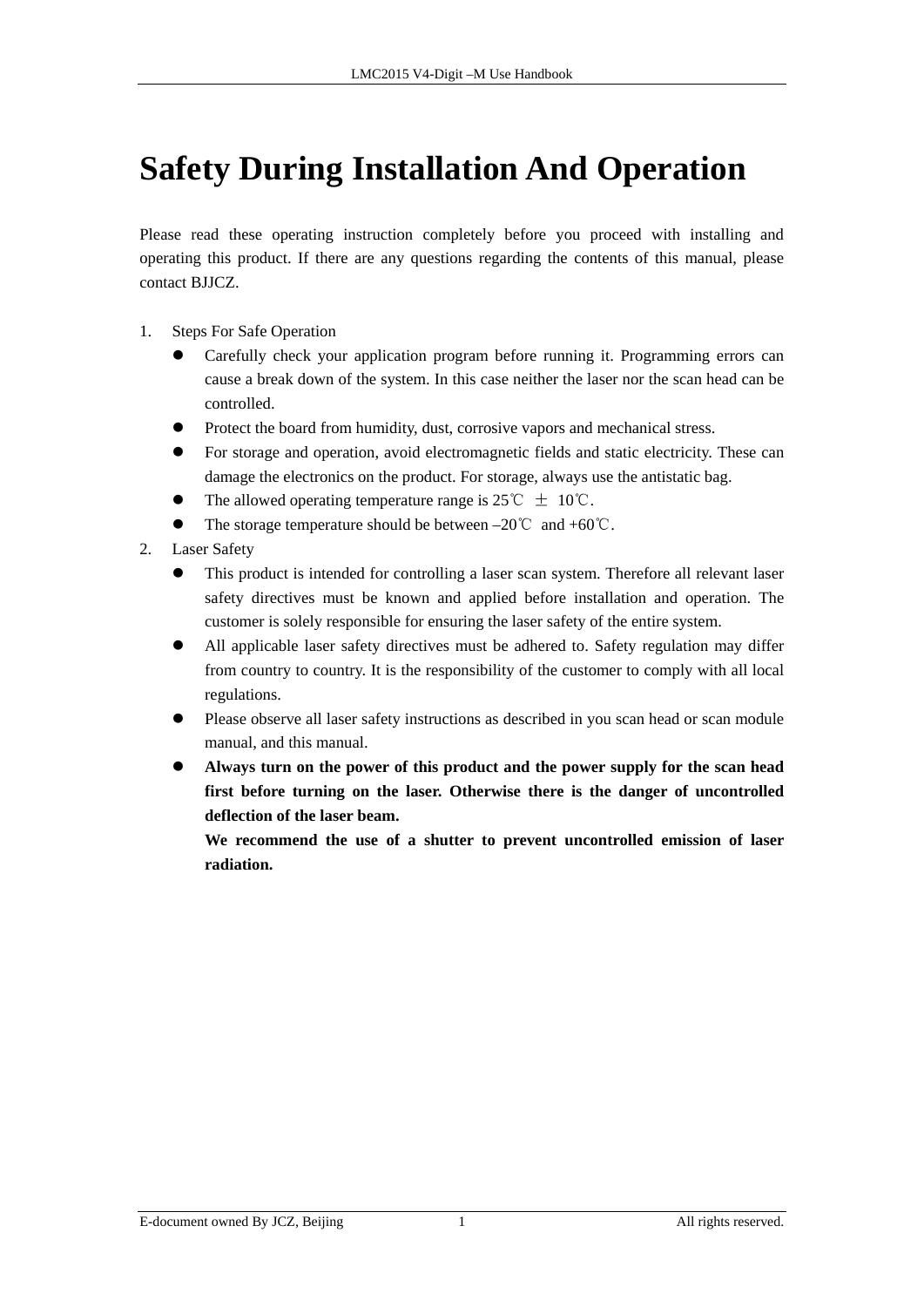# <span id="page-4-0"></span>**. Common Digital Module**

### **1.1 How to identify a LMCV4-Digit-M board.**

Place the board like the following picture. Then you will see a label marked MODEL: LMCFIBER and REV: 20151013



Fig 1-1 LMCV4- Digit-M illustration

In this picture,

CON1: scanhead control socket, DB15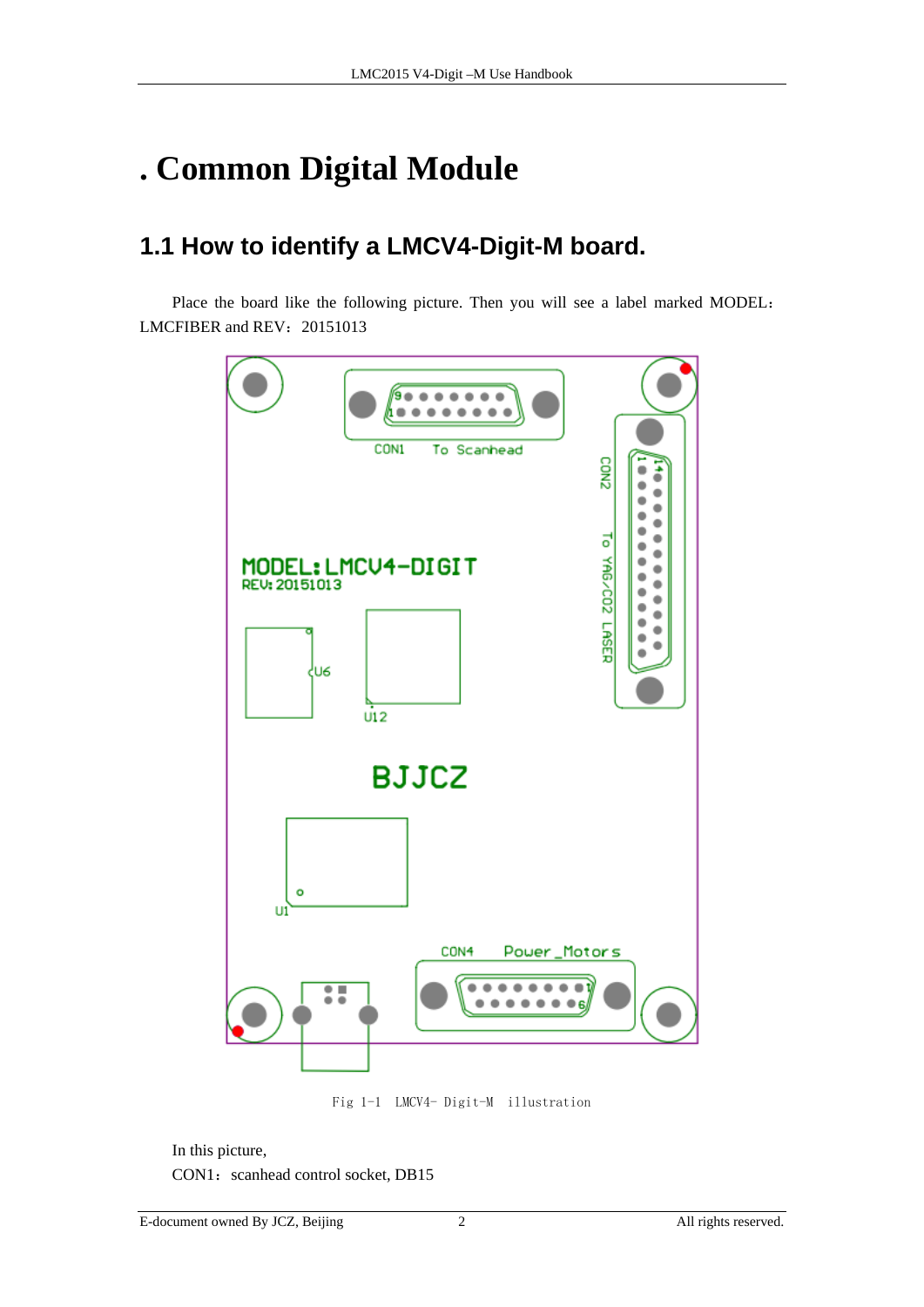<span id="page-5-0"></span>CON2: laser control socket, DB25

CON4: power supply , extension axis control and  $i$ /o, DB15

### **1.2 main feature**

- Galvo control signal is digital, which can be connect to most scanhead directly. Multiple boards on 1 computer: One computer can control up to 8 control board to mark different pattern simultaneously
- Extension axis(step motor or sever motor): one set of direction/pulse signal can be used to control 1 step(server) motors.
- 2 general input signals(TTL campatible): XORG0(IN14), IN15.
- 2 general output signals(TTL campatible): OUT4-OUT5 coming out of Con4.
- Remark function: this function is used to remark what ever is in the memory of the board, especially convenient for high speed marking of a same pattern.
- Compatible with USB2.0 specifications.

#### **2 electrical wiring**

#### **2.1 pin definition**

#### **2.1.1 power supply**

The control board need a 5V DC power supply. We recommend a 5V/3A DC supply. The Vcc and Gnd pin are 4/5 and 11/12/13 of CON4 respectively.

| CON4 pins | Name | function                              |
|-----------|------|---------------------------------------|
| 4,        |      | $+5V$ power supply.                   |
| 11. 12,   | GND  | Reference ground of the power supply. |

#### **2.1.2 CON1** :**DB15 scanhead control**

The signals that control scanhead are digital, therefore can be connected to the digital scanhead directly. Because the protocols that every manufacturer used are not always the same, you need to conform which protocol is used. We also provide a D/A converter in the package. The digital signal converted by which can be connected to a analog scanhead.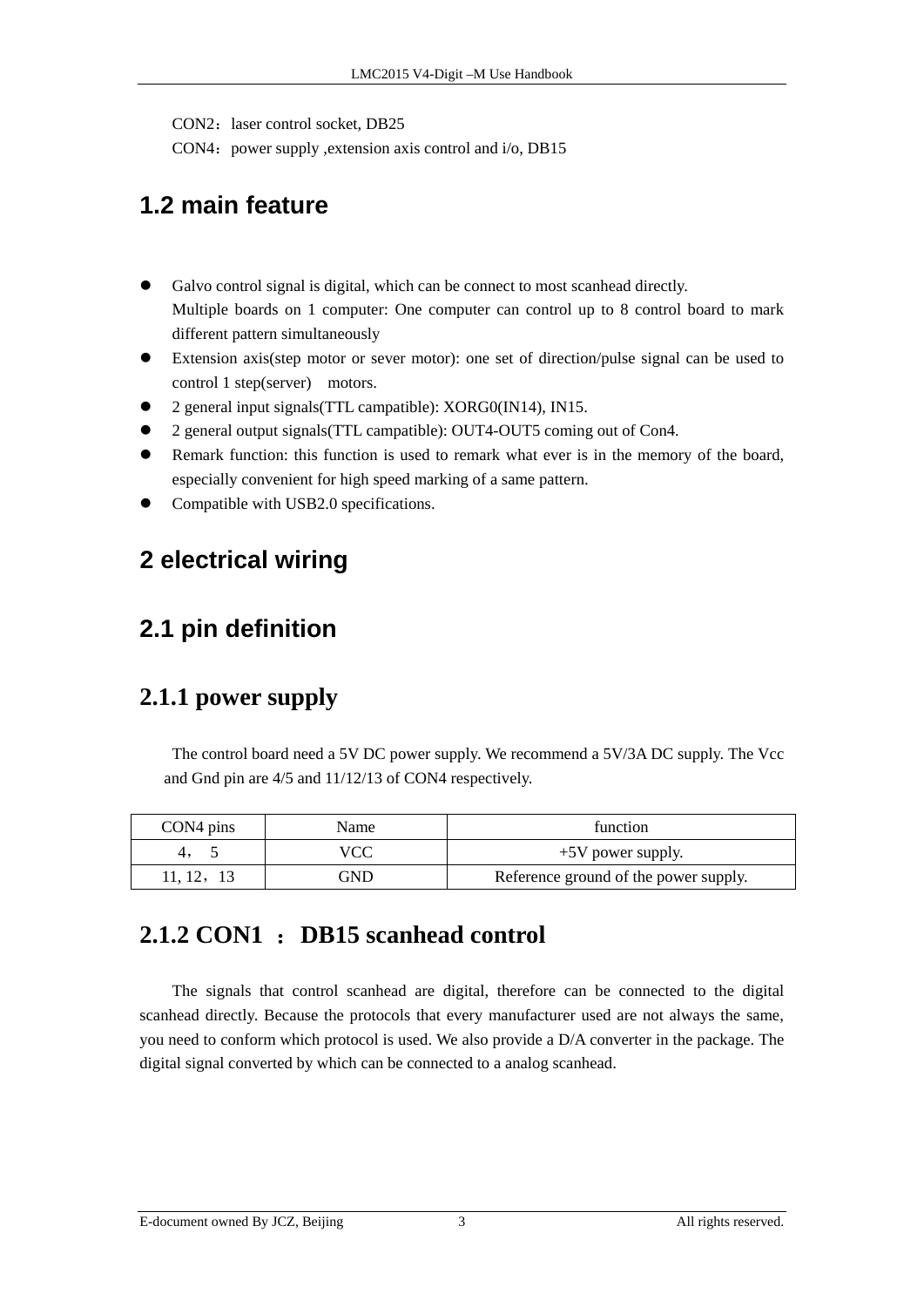

Fig 2-1 pin definition of CON1

| Pin    | Name                            | <b>Function</b>                                           |
|--------|---------------------------------|-----------------------------------------------------------|
| 1, 9   | $CLK-$ / $CLK+$                 | $Clock signal- / Clock signal+$                           |
| 2, 10  | $SYNC-$ / $SYNC+$               | Synchronization signal $-$ / Synchronization<br>$signal+$ |
| 3, 11  | $X$ Channel $-$ / X Channel $+$ | Scanhead signal $X - \sqrt{S}$ canhead signal $X +$       |
| 4, 12  | Y Channel $-$ / Y Channel $+$   | Scanhead signal $Y - /$ Scanhead signal $Y +$             |
| 5, 13  | Z Channel $-$ / Z Channel $+$   | Scanhead signal $Z-$ / Scanhead signal $Z+$               |
| 6, 14, | $Status$ -/Status+              | Reserved                                                  |
| 7      | <b>NULL</b>                     | Reserved                                                  |
| 8, 15  | <b>GND</b>                      | Reference signal                                          |

To a commonly used two dimension scanhead, connecting CLK, SYNC, four wires for XChannel and Ychanne and the GND would be enough. We recommend a shielded twisted pair for all digital signal.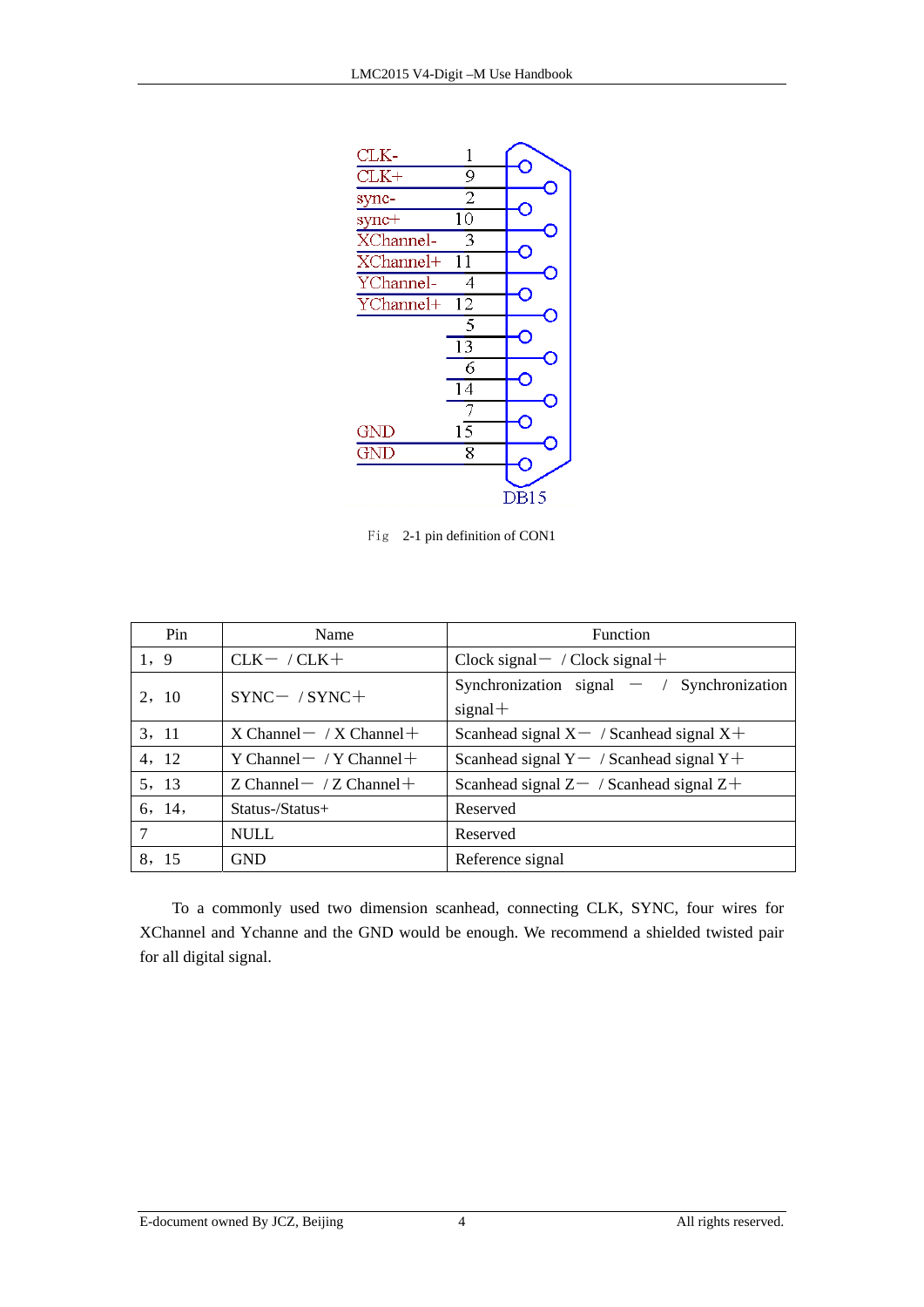### <span id="page-7-0"></span>**2.1.3 CON2** :**DB25 Laser Control**



Pic 2\_2 Pin definition for CON2

| Pin no.                                     | Name       | illustration                                                                                                                                             |
|---------------------------------------------|------------|----------------------------------------------------------------------------------------------------------------------------------------------------------|
| 3, 5, 6,<br>8, 10, 11,<br>14, 17,<br>18, 19 | <b>GND</b> | Reference ground of the board, also the cathode of the 5V<br>power supply. Any pin without specific declaration sees<br>this signal as reference ground. |
| 20                                          | QKILL      | First pulse kill signal.                                                                                                                                 |
| 9                                           | DAPORT2    | Analog signal for frequency control also can be used as<br>analog first pulse killer, ranging from 0 to 5V, maxim<br>driving current 5mA.                |
| 21                                          | DAPORT1    | Analog signal for power control. Ranging from 0 to 10V,<br>maxim driving current 5mA.                                                                    |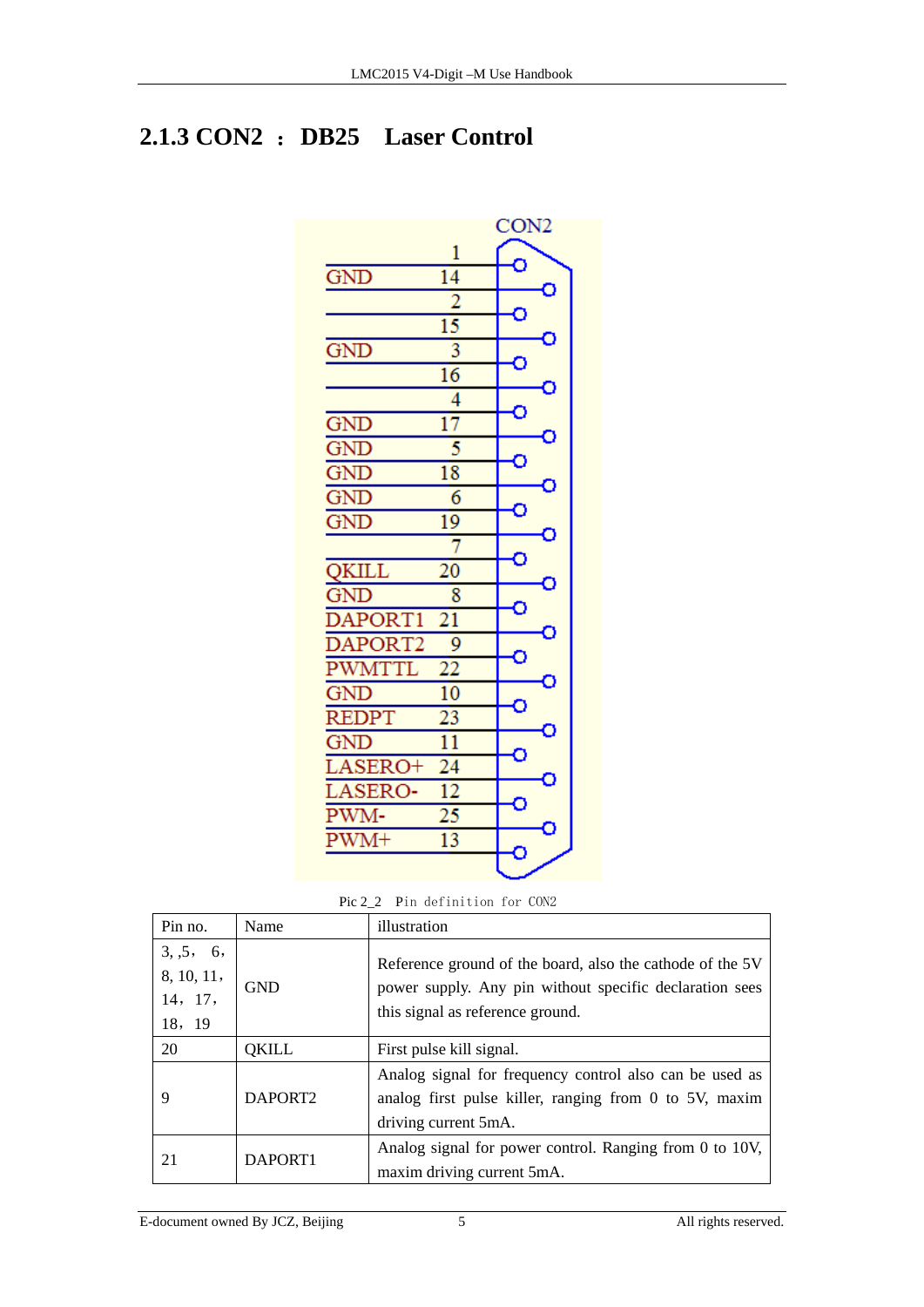| 23     | RedPt / OUT8 | Guide laser control/ general output 8. TTL             |
|--------|--------------|--------------------------------------------------------|
| 12     | LaserO-      | Laser on/off signal, TTL, low level effective.         |
| 24     | $LaserO+$    | Laser on/off signal, TTL, high level effective.        |
| 25, 13 | PWM-/PWM+    | PWM, differential pair.                                |
|        | PWMTTL       | PWM, TTL. For a CO2 laser module, this signal controls |
| 22     |              | the power and also be used as tickle signal. For       |
|        |              | YAG laser module this is used as a frequency           |
|        |              | control for the Q switch.                              |

# **2.1.4 CON4** :**DB15 power supply and extension axis control and IO.**



Pic 2-3 CON4 pin definition

| Pin                         | <b>NAME</b> | <b>Function</b>                                                                                                                       |
|-----------------------------|-------------|---------------------------------------------------------------------------------------------------------------------------------------|
| 1                           | XORG0       | The home signal of extension axis X. To use this pin just<br>connect it and GND to a switch. In software In14 represents<br>this pin. |
| $\mathcal{D}_{\mathcal{L}}$ | GIN15       | General input in 15, using GND as a reference ground.                                                                                 |
| 2, 10                       | OUT4, OUT5  | General Output Out 4—Out 5, using GND as reference ground.<br>They are all TTL output.                                                |
| 4, 5                        | Vin         | Input pin for 5V power supply.                                                                                                        |
| 11,12,<br>13                | Gnd         | Reference ground of 5V power supply                                                                                                   |
| 14                          | $XDIR+$     | Direction signal of extension axis X. It is a TTL output. For<br>common anode, use VCC and XDIR+ signals, and VCC is                  |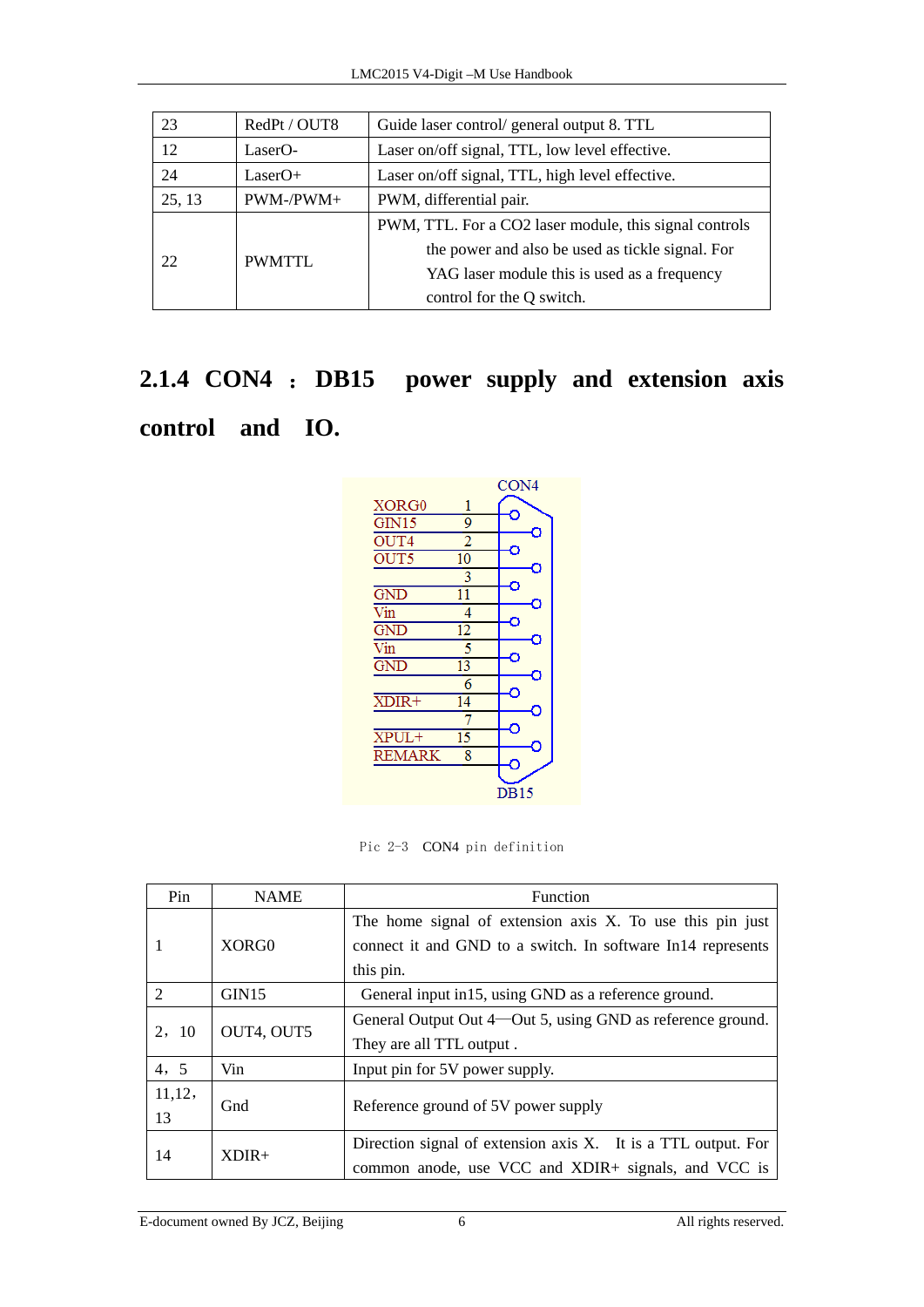|    |          | anode signal.                                                                                                                                                                                          |
|----|----------|--------------------------------------------------------------------------------------------------------------------------------------------------------------------------------------------------------|
| 15 | $XPIJL+$ | Pulse signal of extension axis X. It is a TTL output. For<br>common anode, use VCC and XDIR+ signals, and VCC is<br>anode signal.                                                                      |
|    | ReMark   | Repeat marking signal. Use GND as a reference ground, to use<br>this signal just connect a switch between this pin and GND.<br>When it is activated the control will mark the content in the<br>cache. |

### **2.3 wiring for digital I/O.**

#### **2.3.1 I/O that can be connect to GND**

As name suggested these kind of I/O can be connected to switch and then to the ground. , ReMark ,XORG0,GIN15, Remark are of these kind.

The following schematics are typical wiring for these kind of signal.



Pic 2-7 wiring for general input pins



Pic 2-8 recommended wiring for general input pins

For these pins the resistor of the switch should be below 100ohm.